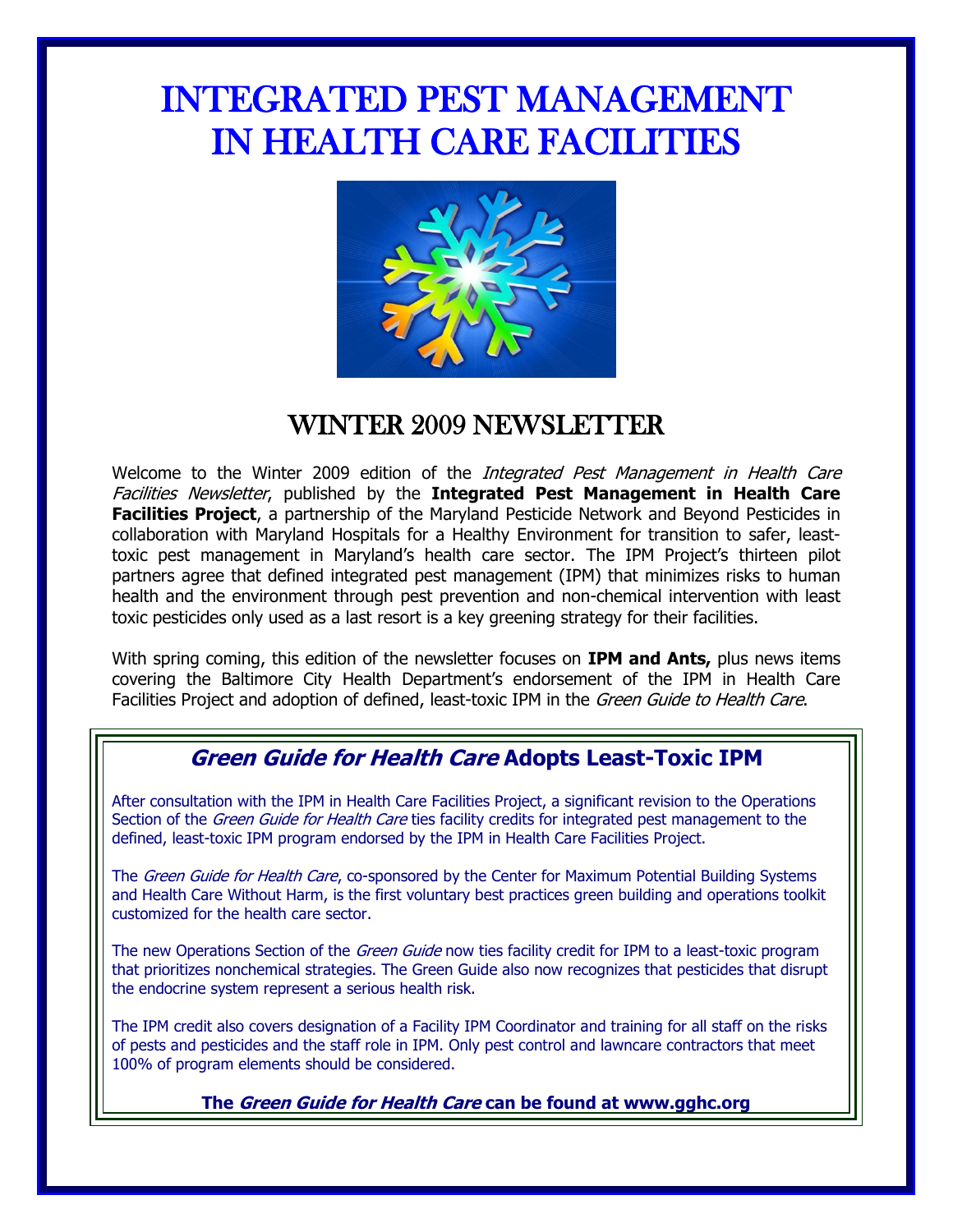#### **IPM in Health Care Facilities Newsletter ● Winter 2009 ● page 2**  $\overline{a}$

## **Spring is (Almost) in the Air: IPM Planning for Ant Control in the Coming Year**

Ants are one of the most common pests. Apart from the nuisance they present, particularly when they contaminate food sources, ants are potential vectors for food-borne illnesses such as salmonella. Also, some ant species bite or sting, and can cause serious allergic reactions in sensitive people.

Although ants are indoor pests, it is important to recognize that ants play an important role in the outdoor environment. Many ants are natural predators and help control other pests, including fly larvae, crickets, and termites. Some species of ants are important for improving soil quality by aerating the soil and recycling dead organic material. The key, then, for your IPM program for ants is prevention of structural infestations through physical exclusion, sanitation, and maintenance.

With spring around the bend, now is a good time to prepare for the upcoming ant season. In this edition of the *IPM in Health Care Facilities Newsletter* are some tips and quidelines for ant prevention without pesticides.

### **Step One: Exclusion**

As with other pests, exclusion strategies for preventing entry and access to food, water, and other conducive conditions are the foundation of IPM for ants. The best way to accomplish this is through sanitation and maintenance practices that prevent entry and infestations, providing long-term, safe, and cost-effective control without pesticides. Below are some of the most effective methods of ant prevention:



- 1. Trim trees and bushes away from the structure. Trimming is particularly helpful in the management of carpenter ants because branches that touch the building offer a bridge that ants can use to gain access to a structure.
- 2. Keep grass, plants, and mulch six to twelve inches away from the foundation of the building. Ants prefer nesting in these areas because mulch and ground cover retain moisture better than barren soil or concrete.
- 3. Repair dripping pipes, leaky faucets, etc., to deny water sources.
- 4. Caulk holes and cracks that can allow ants and other pests entry into structures.
- 5. Maintain door sweeps and weatherstripping around windows and doors to prevent entry.
- 6. Store food in sealed containers and store the containers in clean, dry areas. Do not use cardboard boxes for food inventory storage.
- 7. Keep food containers off the floor and maintain inspection spaces around storage racks.
- 8. As part of routine housekeeping, keep hard to reach areas clean, including corners, behind and under equipment and storage racks, and along walls and baseboards.
- 9. Remove all garbage daily from inside the structure.
- 10. Clean all recyclable materials with soapy water and store outside the structure if possible.
- 11. Minimize clutter to prevent harborage.

**Questions? Comments? Contact Mike Boeck, Project Director at 410.605.0095 or [mboeck@beyondpesticides.org](mailto:mboeck@beyondpesticides.org)**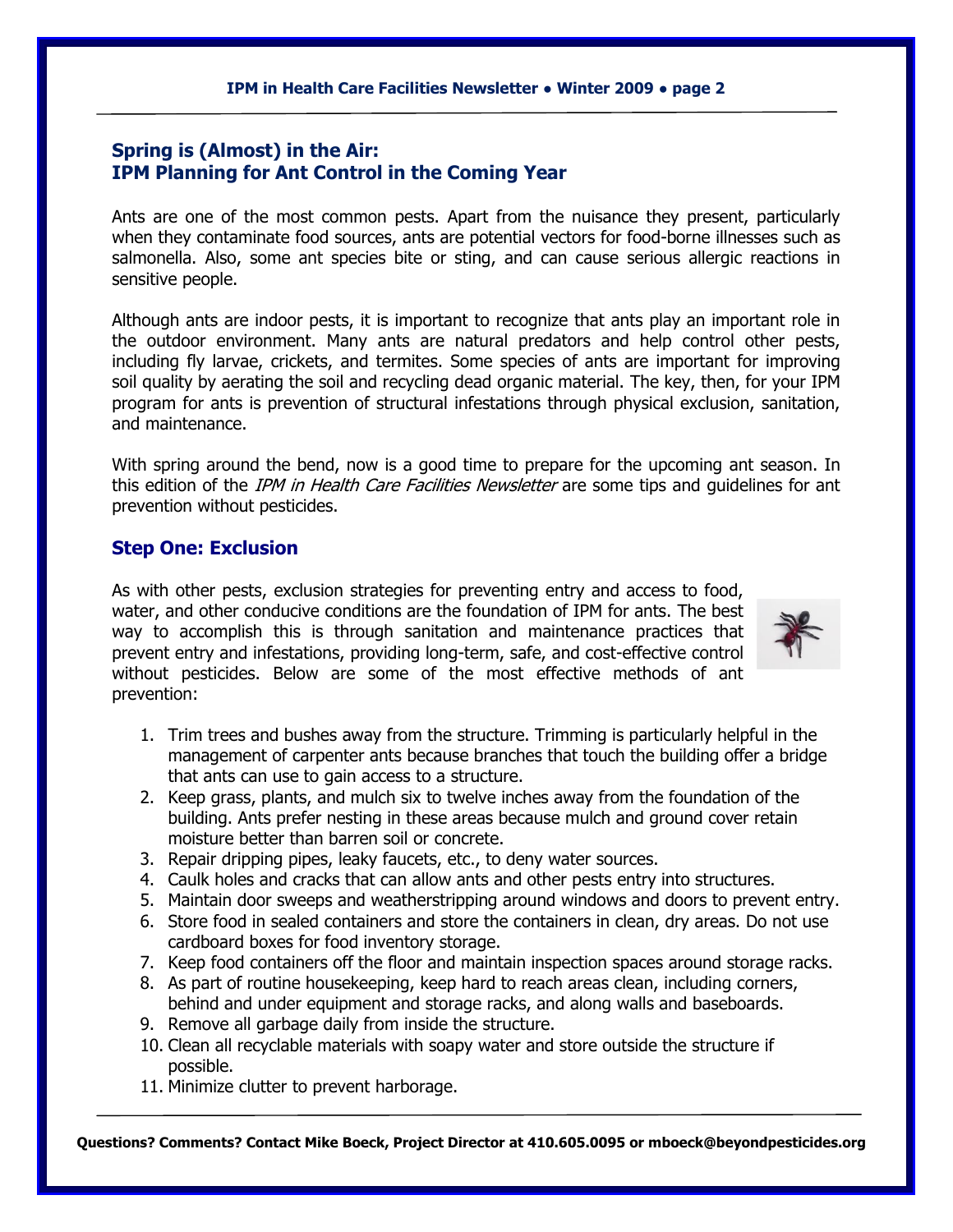## **Step Two: Monitoring and Inspection**

Monitoring and inspection are the keys to managing ant problems. "Ant awareness" is everyone's responsibility: staff should be alert to what they can do to prevent ants as well as report the presence of ants and conducive conditions. When inspecting for ants, look for:

- 1. Holes and cracks that allow ants entrance to structures.
- 2. Likely food sources such as kitchens, garbage bins, food storage areas, and break rooms where ants may find dependable food sources.
- 3. Likely water sources such as bathrooms, kitchens, leaky pipes, sinks, and open drains where ants find dependable water sources.
- 4. Mulched landscapes near entry points -- ants often nest in mulch around the foundation then forage indoors.
- 5. Indoor plants with soil that provides a moist, protected environment for ants to nest.

If an ant nest is found, do not agitate it, as some ant species will move or split a disturbed nest.

## **Step Three: Least Toxic Control Methods**

#### **Physical Removal**

Physical removal in conjunction with preventive techniques will solve most ant problems. Ants can be physically removed by:

- 1. Vacuuming up long trails of ants. The dust in the vacuum will usually kill the ants. However, to be sure the ants are killed, vacuum up a small amount of talc or baby powder in order to suffocate the ants inside the vacuum.
- 2. Squashing "lone ants." Lone ants are scouts finding food for a colony.
- 3. Taking an ant-infested plant outdoors before replacing the soil. Inspect plants brought into a facility for ants and nests.

### **Least Toxic Treatment Options**

- 1. For emergency situations, detergent mixed with water will immobilize ants for cleanup. Soap and water also remove "ant trails" to food and water sources.
- 2. Diatomaceous earth or boric acid placed within dry cracks and crevices where ants enter the structure provide long-term residual effectiveness with minimal exposure risk.
- 3. Ant baits are another tool for nest eradication.

Ant baits are only used for active infestations. Boric acid baits are preferred because they do not give off any detectable ambient air residues, while most of the other commercial baits can volatilize. Baits can be placed near the target ant colony, ant foraging trails, or structural entryways. Baits should be monitored as colonies may switch their bait preference. Do not disturb the foraging trails of ants feeding on baits, and do not use other types of pesticides around the bait stations. Bait stations are removed when a target ant population is under control.

**Questions? Comments? Contact Mike Boeck, Project Director at 410.605.0095 o[r mboeck@beyondpesticides.org](mailto:mboeck@beyondpesticides.or)**